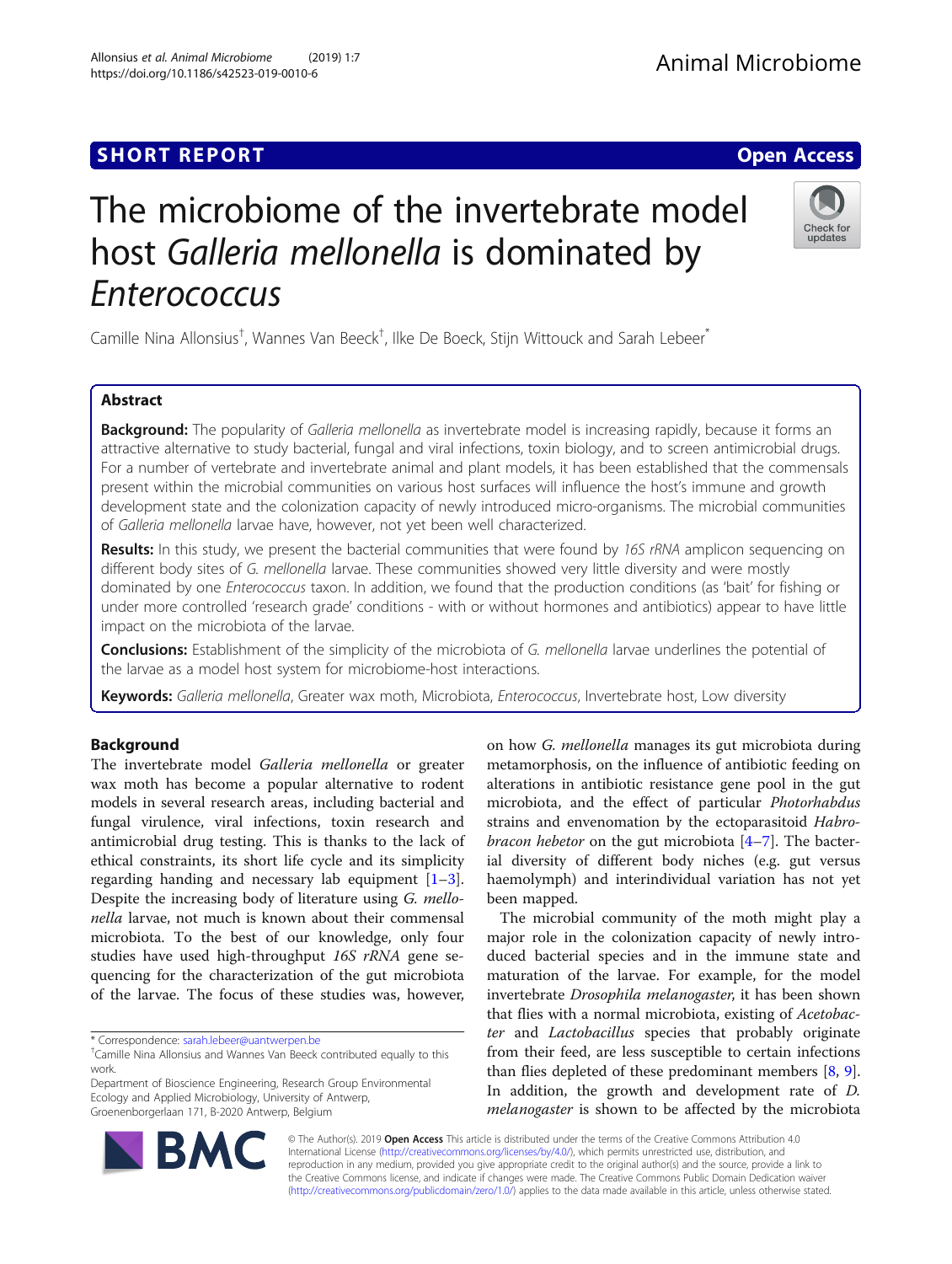[[9,](#page-5-0) [10\]](#page-5-0). Also in many other invertebrate and vertebrate animal models, even plants, the microbial community will influence the host's immune state and the colonization capacity of newly introduced micro-organisms. Currently, two different types of larvae of G. mellonella are being used in scientific research, i.e. 'research grade' larvae that are grown without hormones or antibiotics and the cheaper 'bait' or 'pet food' larvae, which are grown for fishery, but the consequences on their microbiota have not yet been described.

Mapping the core microbiota of this model animal could improve our interpretation of disease models and studies on toxin research and antimicrobial drug testing. In this study, we aimed to characterize the microbiome present at different body sites of the G. mellonella larvae, namely the skin surface, in the fat body, the haemolymph and the faeces (to represent the gastrointestinal microbiome) of larvae produced under the most commonly used conditions in microbe-host interaction research, namely bait larvae and researchgrade larvae.

## Results

## The microbiome of Galleria mellonella larvae shows low diversity at each body site and is dominated by **Enterococcus**

Microbial DNA was obtained from a skin, a faeces, a fat body and a haemolymph sample, from 12 bait and 12 research-grade larvae. To prevent possible cross-contamination, several precautions were taken as outlined in materials and methods. The amplified V4 regions of the 16S rRNA genes of the samples were sequenced by Illumina MiSeq. After denoising the raw sequencing output, the sequenced library consisted out of 6,469,678 reads across 104 samples and 1902 taxa. Before further processing this table, a rigourous quality control was applied as described in Jervis & Bardy [\[11\]](#page-5-0) as an additional way to account for possible cross contamination. In short, DNA concentrations were estimated by dividing the number of reads by the volume added to the library. Subsequently the relative abundance of each taxon was correlated with this "estimated" DNA concentration (Spearman correlation), and assessed using a fisher exact test. Taxa that were significantly associated with low-concentration samples (negative kit and PCR controls) were removed (threshold, p < e-5). This led to a reduction of taxa from 1633 to 373 taxa. Next, a manual curation of well-known kit contamination species was performed [\[12\]](#page-6-0). This lead to a final dataset containing 5,867,192 reads across 96 samples and 343 taxa which was used for downstream analysis including calculations of the diversity between body sites and the generation of overall bacterial community profiles. Of note, we observed significant differences in the concentrations of total extracted DNA across the different body sites studied for both bait and research grade larvae, suggesting a clear difference in bacterial load in these different sites. In general, the haemolymph fluid had the lowest bacterial load, which could be the result of clearance by the immune cells highly abundant in this anatomic site of the larvae [\[13\]](#page-6-0). In addition, we also tested whether the rearing conditions influenced the bacterial load in the gut of the larvae by comparing the bacterial DNA concentrations in the faecal samples with qPCR. This comparison showed that the bacterial load in the bait-grade larvae was approximately 5, 3 times lower than in the research-grade larvae (Fig. [1,](#page-2-0) pvalue = 0.06528), which could be the result of the administration of antibiotics during rearing.

Both the Observed Diversity index, which only took the presence/absence of bacterial taxa into account, and the Inverse Simpson diversity index, which also took the evenness of the microbial community into account, showed that the overall diversity of the different body sites was very low (Fig. [2](#page-3-0)). The alpha diversity was the highest for the skin samples (Inverse-simpson index = 9.98) and the haemolymph samples (Inverse-simpson index  $= 4.39$ ) of the bait grade larvae. Other body sites had an index ranging from 1.01 (faeces) to 2.14 (fatbodies). When comparing body sites within the type of origin, only the larval skin samples showed a significantly higher diversity compared to the fat body ( $p = 0.004$ ) and gut ( $p = 0.001$ ) for the bait larvae and an increasing trend compared to the gut ( $p = 0.056$ ) for the research-grade larvae.

Strikingly, we found the same amplicon sequence variant (ASV), belonging to the genus Enterococcus (Fig. [3](#page-4-0)), in all samples from the different body sites studied here. In all samples, except for the skin and haemolymph of the bait larvae studied, this ASV was also dominant (relative abundance > 50%). Based on further classification at the EZBioCloud (formarly known as EZtaxon) database  $[14]$  $[14]$ , this ASV could be classified as *Entero*coccus gallinarum/saccharolyticus, a common gut commensal of insect, such as *Drosophila* [[15\]](#page-6-0), humans [[16](#page-6-0)] and animals, such as dogs and gulls [[17\]](#page-6-0). To confirm these sequencing results, samples were also plated out on De Man Rogosa Sharpe (MRS) medium and colonies were picked for identification using 16S colony PCR and Sanger sequencing. *Enterococcus* colonies were amongst the most abundant colonies on plate for each of the different body sites. On the skin of the bait larvae however, the community was mainly dominated by two non-bacterial ASVs, classified as a plant-associated mitochondrion (classified as Streptophyta) and chloroplast (classified as Agrostis sp.) (Fig. [3b](#page-4-0)). Further investigation of these two genera led to the hypothesis that these two taxa are derived from components of the bedding from the larvae enclosures, in agreement with different rearing conditions of bait larvae coming more into contact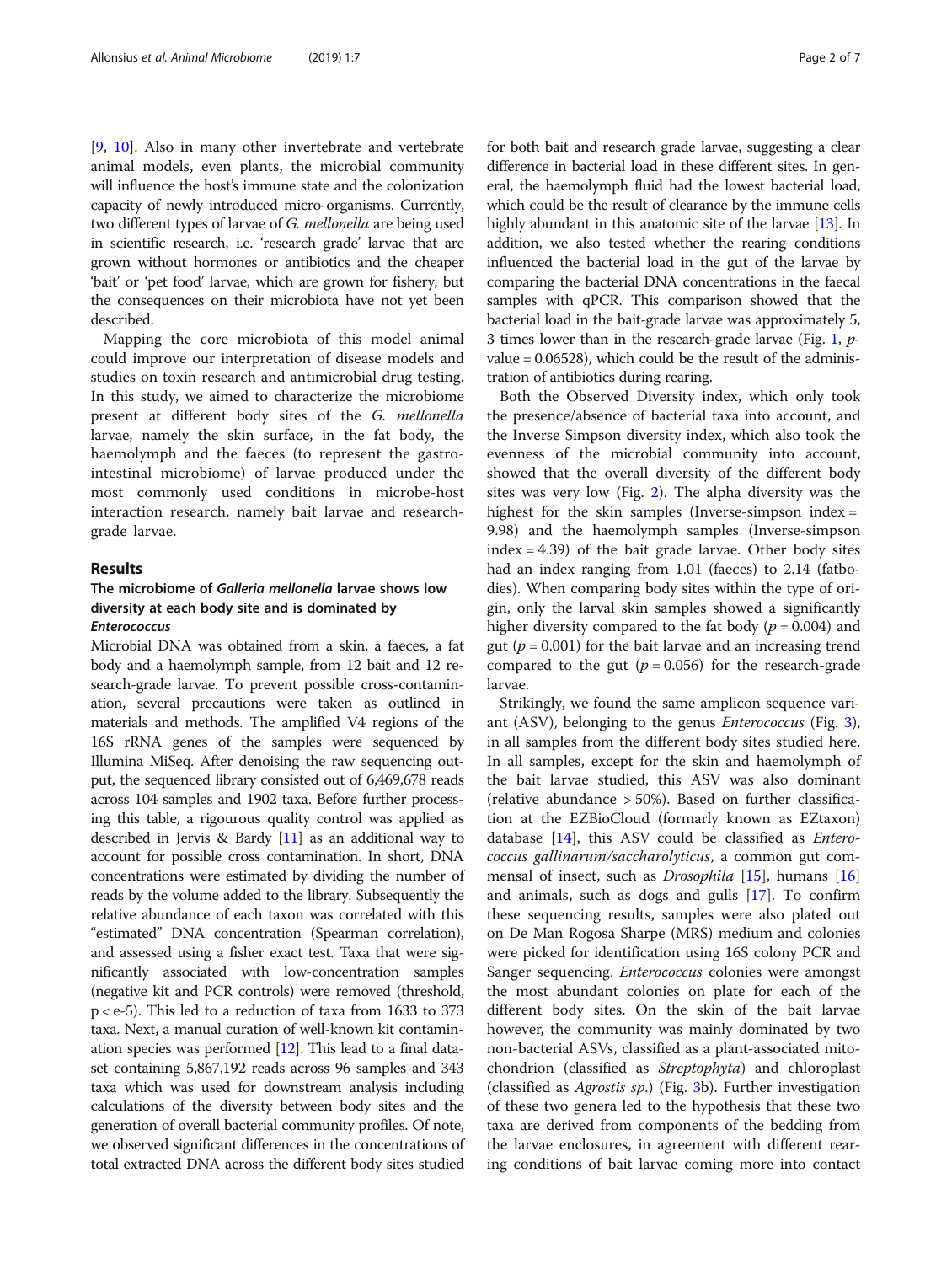<span id="page-2-0"></span>

with plant material. In addition to the *Enterococcus galli*narum/saccharolyticus, a few other lactic acid bacteria were found, including Enterococcus 2 (Enterococcus faecium/faecalis, max 10% relative abundance), Lactobacillus and Leuconostoc, among other typical gut commensals as Bifidobacterium and Peptoniphilus. Next to these probably commensal bacteria, we also found some potential pathogenic ASVs, mainly in the bait larvae, such as Enterobacter, Pseudomonas, Staphylococcus and Streptococcus.

## **Discussion**

Our data presented here show that, independent of the body site sampled, *G. mellonella* larvae used for microbiological research are dominated by a single *Enterococcus* taxon, putatively identified as E. gallinarum or E. saccharolyticus based on the combination of ASV analysis and the curated EzBioCloud 16S rRNA reference database [[18](#page-6-0)], although various other taxa (such as Staphylococcus, Pseudomonas and Enterobacter species) were also frequently found. The simplicity of the larval microbiota has a number of implications for their role as model host animals. Firstly, as mentioned before, the growth and development rate of model animals are shown to be affected by the microbiota [[9,](#page-5-0) [10\]](#page-5-0). Therefore, the robust microbial composition of Galleria mellonella will enhance experimental reproducibility across scientific institutions. Secondly, results of microbiota studies will be easier to interpret, as there will be little variance introduced by differences in the initial microbiota. It should however be noted that despite the presence of only one dominant ASV, there could still be underlying diversity in the form of different very closely related strains within this ASV. It should also be taken into account that the immune system of the larvae might be skewed by the predominant interaction with enterococci. Of note, long term rearing might have promoted the growth of Enterococcus gallinarum/saccharolyticus, abundantly present in the Galleria gut to also colonize the other body sites.

Despite the lack of controlled production of G. mellonella larvae that are sold as bait, but frequently used for experimental setups, the microbial communities in their gut, haemolymph and fat bodies appeared to be dominated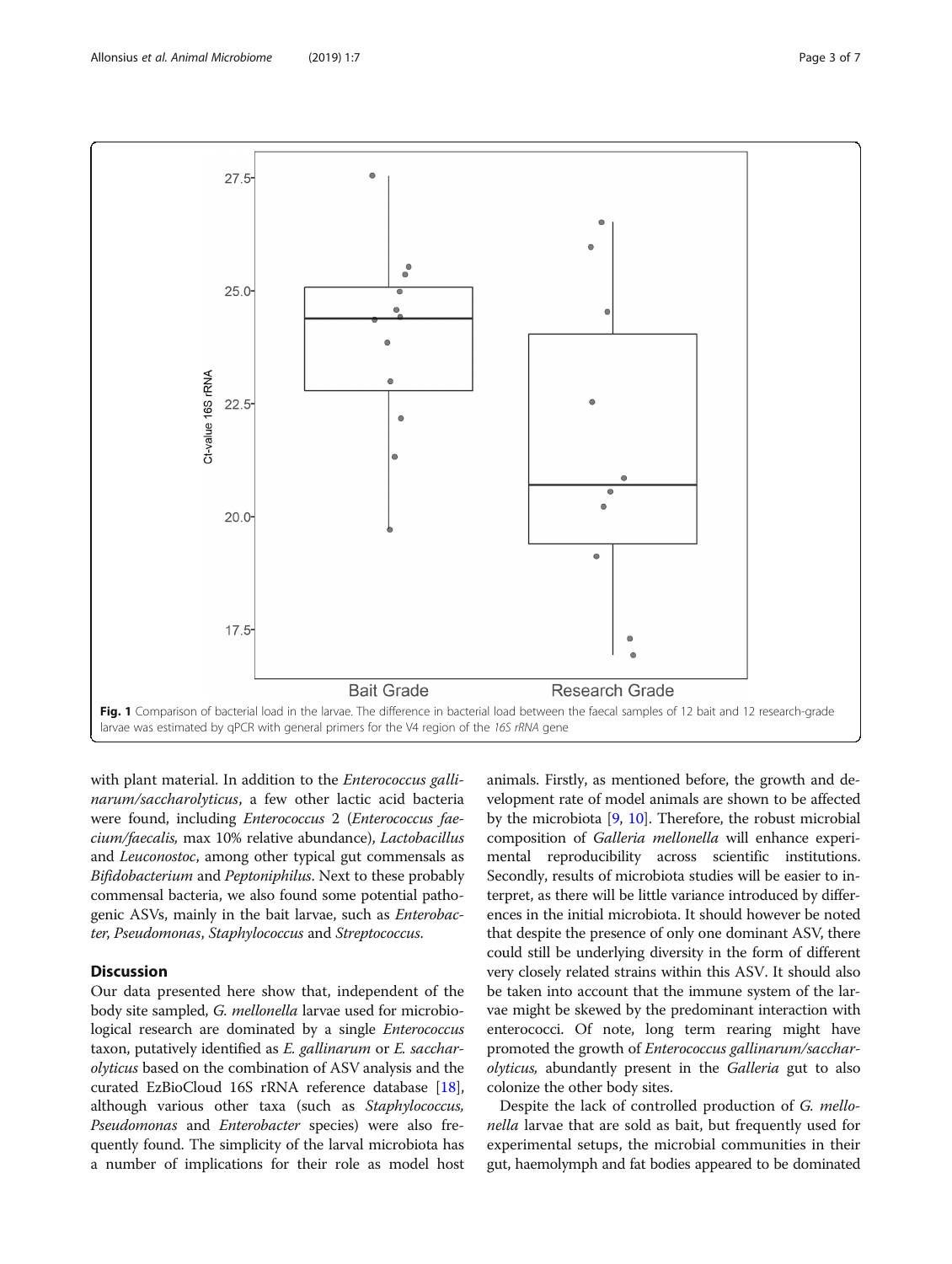<span id="page-3-0"></span>

by the same bacterial taxa as research-grade larvae. However, our qPCR did show lower bacterial loads in the baitgrade larvae, possibly resulting from antibiotic administration. It should be taken into account that there is no exact information on hormone or antibiotic administration during rearing available when purchasing bait-grade larvae, while it is guaranteed that the research-grade larvae are grown under very strict rearing conditions. These antibiotics or hormones fed can still be present during your experiment and impact the results. In addition, feeding of antibiotics can enlarge the pool of microbial resistance genes, which can in turn affect experimental outcomes [[5\]](#page-5-0).

## Conclusions

Our results corroborate the potential of the Galleria mellonella larvae as a model host system due to the relative simple microbiome present on the different body sites and the high comparability in microbiome between individual larvae. In addition, our results indicate that the microbiome of bait larvae can be compared to the more controlled research grade larvae, which also improves the comparability between different experimental set-ups.

## Methods

## Larvae and sample collection

Bait Galleria mellonella larvae were purchased from Anaconda reptiles (Kontich, Belgium) and research-grade Galleria mellonella larvae, grown without antibiotics and hormones, were a gift from Trularv™ (BioSystems™, Devon, U.K.). Upon arrival, the larvae were stored at 4 °C and used within 7 days. Samples from the skin, faeces, fat body and haemolymph from 12 bait and 12 researchgrade larvae were obtained after one day of individual incubation in the dark at 37 °C.

## DNA extraction and bacterial enrichment

The PowerFecal® DNA isolation kit (with Inhibitor Removal Technology®) was used according to the instructions of the manufacturer.

## qPCR

The isolated DNA samples were diluted 10-fold and used to determine bacterial load by qPCR, using the StepOnePlus real time qPCR system (Applied Biosystems) and SYBR<sup>®</sup> Green chemistry (PowerUp™ Sybr® Green Master Mix, Applied Biosystems). Primers used were 338F (ACTCCTACGGGAGGCAGCAG) and 518R (ATTACCGCGGCTGCTGG) with the followingcycling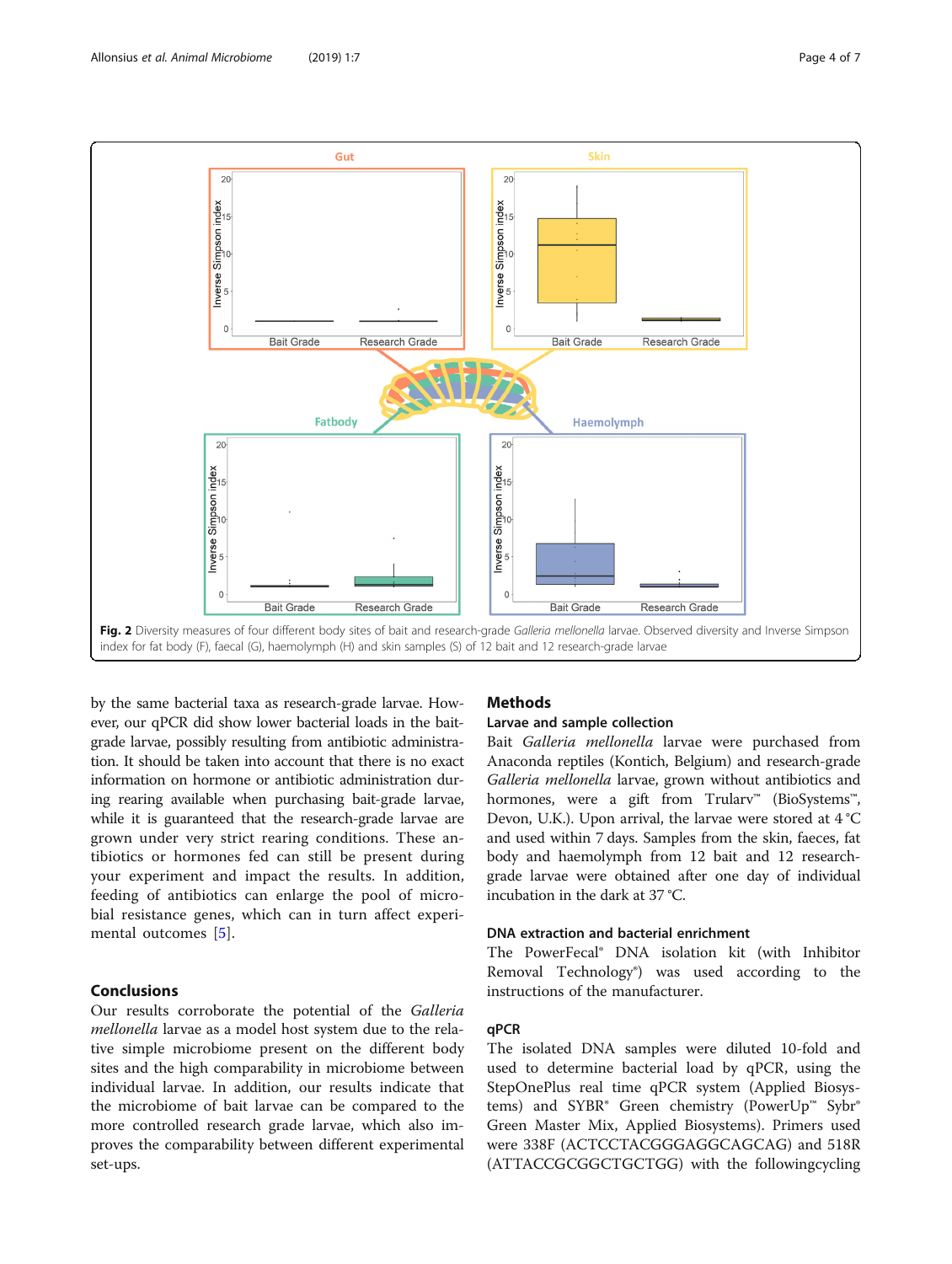<span id="page-4-0"></span>

program: 3 min at 95 °C; 40 cycles of 1 min at 95 °C, 40 s at 56 °C and 40 s at 72 °C [[19\]](#page-6-0). Based on the difference in Ct-value, an estimation of concentration difference can be made based on the  $2^{-\Delta\Delta Ct}$  method.

## Illumina MiSeq 16S rRNA amplicon sequencing

The primers used for Illumina MiSeq sequencing were based on the previously described 515F-806R primers and altered for dual-index paired-end sequencing, as described by Kozich et al. (2013) [[20,](#page-6-0) [21\]](#page-6-0). Briefly, each DNA sample was subjected to dual barcoded PCR, amplifying the V4 region of the 16S rRNA gene using Phusion High-Fidelity DNA polymerase (New England Biolabs, USA). PCR products were purified by the Agencourt AMPure XP magnetic bead capture kit (Beckman Coulter, Suarlee, Belgium), and quantified using the Qubit® 3.0 fluorometer. The library was prepared by pooling all PCR samples in equimolar concentration and loaded onto a 0.8% agarosegel. The product was purified by gel extraction using the Nucleospin® Gel and PCR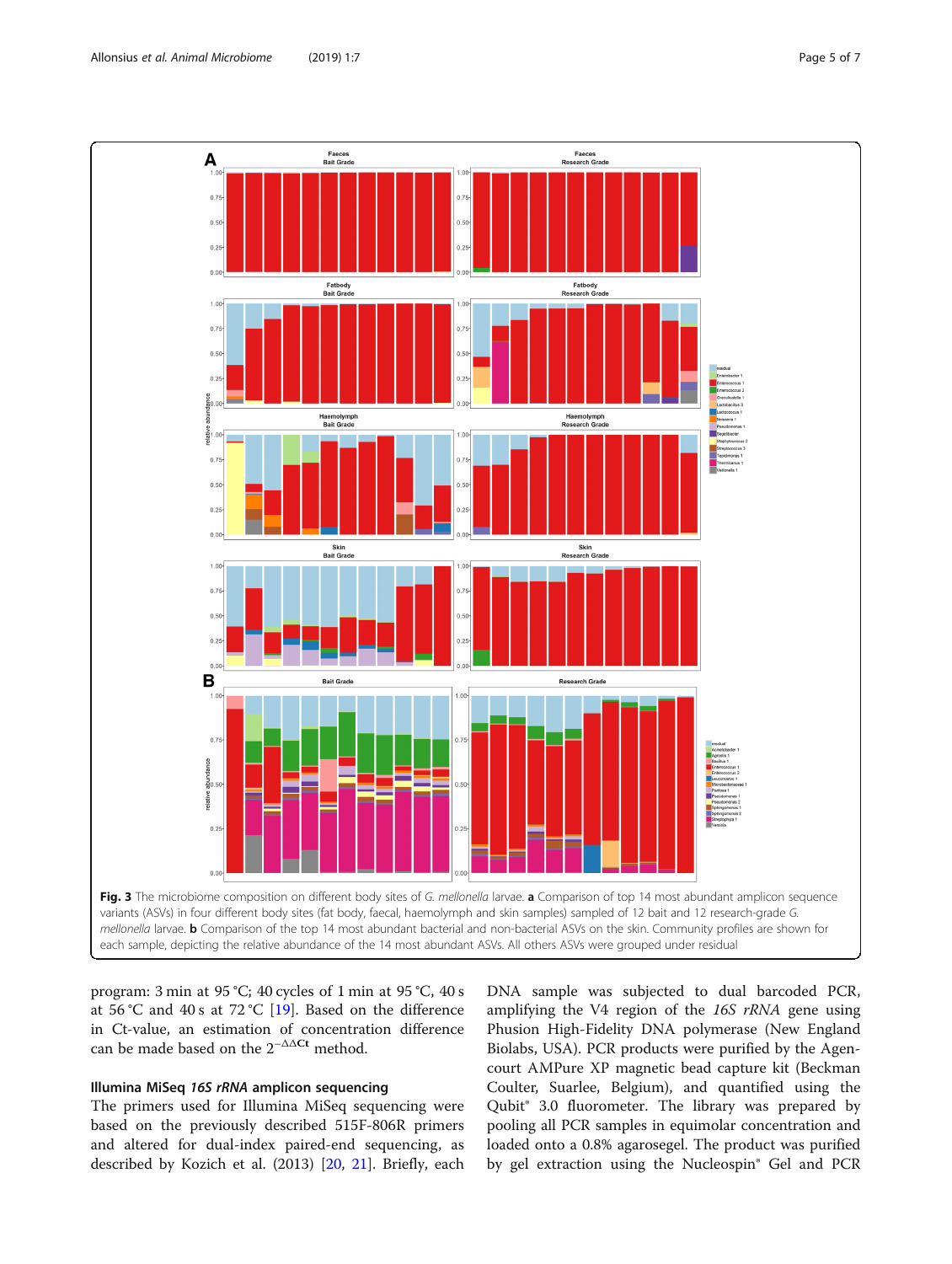<span id="page-5-0"></span>clean-up (Machery-Nagel). The purified library concentration was determined with the Qubit® 3.0 fluorometer and diluted to a final concentration of 2 nM. The library was denatured with 0.2 N NaOH (Illumina), diluted to 6 pM and spiked with 10% PhiX control DNA (Illumina). The library was loaded onto the flow cell of the v2 chemistry MiSeq reagent kit (paired-end dual indexing sequencing; 2 × 251 bp kit; Illumina, San Diego, California, USA) on the MiSeq Desktop sequencer (M00984, Illumina) at the Centre of Medical Genetics, University of Antwerp, Belgium.

#### Sequence processing and biostatistical analysis

Raw sequencing reads were filtered and denoised using the DADA2 (Divisive Amplicon Denoising Algorithm 2) pipeline (v 1.1.6), as described in [[22](#page-6-0)]. The DADA2 method is a denoising algorithm that infers the set of most specific biological variants (called amplicon sequence variants (ASVs)) that are not the result of sequencing errors. In short, paired reads were filtered by excluding reads with more than two expected errors and reads that contained undetermined bases. Based on a visual inspection of the quality score profiles, trimming was done by removing first 12 nucleotides on forward and reverse strand. Next, DADA error correction was applied using the error model constructed by alternation of sample inference and error rate estimation until convergence. Forward and reverse reads were then merged into contigs. At this point, chimeras were removed. Taxonomic annotation from the kingdom to the genus level was then assigned to the remaining ASVs, making use of the EzBioCloud 16S rRNA reference database (version mtp1.5, update 2018.05). Finally, ASVs classified as Archaea, Eukarya, chloroplasts or mitochondria were removed. Secondly an alternative analysis was performed containing also non-bacterial ASVs.

The resulting ASV table was imported and analysed in R, using the in-house developed package tidyamplicons ([www.github.com/swittouck/tidyamplicons\)](http://www.github.com/swittouck/tidyamplicons), ggplot2 (v 2.1.0)  $[23]$ , and the vegan package (v 2.3–5)  $[24]$  $[24]$ . Quality control was performed as described in the Result section. Observed ASV-richness and the inverse Simpson index calculated on the non-normalized read count data were used as alpha-diversity indices. The relative abundances of the top 14 ASVs were plotted to assess the bacterial community composition.

#### Abbreviations

ASV: Amplicon sequence variant; DADA2: Divisive Amplicon Denoising Algorithm 2; DNA: Deoxyribonucleic acid; MRS: De Man Rogosa Sharpe; PCR: Polymerase chain reaction; rRNA: Ribosomal ribonucleic acid

#### Acknowledgements

The authors want to thank the entire research group ENdEMIC of the University of Antwerp, especially Ines Tuyaerts for loading the MiSeq library, and Freya Cools and Paul Cos from the research group LMPH of the

University of Antwerp. All computational work was performed on Lamborgenei.

#### Authors' contributions

CNA, WVB and SL designed experiments, performed wet-lab extractions, microbiome analysis (in silico) and drafted the manuscript. IDB helped with preparation of the 16S amplicon sequencing. SW helped with the analysis (in silico) of the 16S amplicon sequencing (denoising). All authors read and approved the final manuscript.

#### Funding

CNA (FWO-SB fellowship 1S 035 16 N), WVB (Dehousse fellowship from University of Antwerp, IDB (FWO-SB fellowship 1S 179 16 N) and SW (FWO-Asp fellowship 11A0618N).

### Availability of data and materials

Sequencing data are available at the European Nucleotide Archive with the accession number PRJEB31807 [\(https://www.ebi.ac.uk/ena/data/view/PRJEB31](https://www.ebi.ac.uk/ena/data/view/PRJEB31807) [807](https://www.ebi.ac.uk/ena/data/view/PRJEB31807)). Scripts used for generating the figures and performing quality control are available at <https://github.com/LebeerLab/Galleria>.

#### Ethics approval and consent to participate

Not applicable.

#### Consent for publication

Not applicable.

#### Competing interests

The authors declare that they have no competing interests.

#### Received: 16 May 2019 Accepted: 21 July 2019 Published online: 03 September 2019

#### References

- 1. Tsai CJ-Y, Loh JMS, Proft T. Galleria mellonella infection models for the study of bacterial diseases and for antimicrobial drug testing. Virulence. 2016;7(3): 214–29.
- 2. Kavanagh K, Fallon JP. Galleria mellonella larvae as models for studying fungal virulence. Fungal Biol Rev. 2010;24(1–2):79–83.
- 3. Champion OL, Wagley S, Titball RW. Galleria mellonella as a model host for microbiological and toxin research. Virulence. 2016;7(7):840–5.
- 4. Johnston PR, Rolff J. Host and symbiont jointly control gut microbiota during complete metamorphosis. Schneider DS, editor. PLoS Pathog. 2015; 11(11):e1005246.
- 5. Ignasiak K, Maxwell A. Oxytetracycline reduces the diversity of tetracyclineresistance genes in the galleria mellonella gut microbiome. BMC Microbiol. 2018;18(1):228.
- 6. Wollenberg AC, Jagdish T, Slough G, Hoinville ME, Wollenberg MS. Death becomes them: bacterial community dynamics and stilbene antibiotic production in cadavers of galleria mellonella killed by Heterorhabditis and Photorhabdus spp. Appl Environ Microbiol. 2016;82(19):5824–37 Elliot MA, editor.
- 7. Polenogova OV, Kabilov MR, Tyurin MV, Rotskaya UN, Krivopalov AV, Morozova VV, et al. Parasitoid envenomation alters the galleria mellonella midgut microbiota and immunity, thereby promoting fungal infection. Sci Rep. 2019;9(1):4012.
- 8. Blum JE, Fischer CN, Miles J, Handelsman J. Frequent replenishment sustains the beneficial microbiome of Drosophila melanogaster. MBio. 2013;4(6): e00860–13-e00860-13.
- Ridley EV, Wong AC-N, Westmiller S, Douglas AE. Impact of the resident microbiota on the nutritional phenotype of Drosophila melanogaster. PLoS One. 2012;7(5):e36765 Leulier F, editor.
- 10. Bates JM, Mittge E, Kuhlman J, Baden KN, Cheesman SE, Guillemin K. Distinct signals from the microbiota promote different aspects of zebrafish gut differentiation. Dev Biol. 2006;297(2):374–86.
- 11. Jervis-Bardy J, Leong LEX, Marri S, Smith RJ, Choo JM, Smith-Vaughan HC, et al. Deriving accurate microbiota profiles from human samples with low bacterial content through post-sequencing processing of Illumina MiSeq data. Microbiome. 2015;3(1):19.